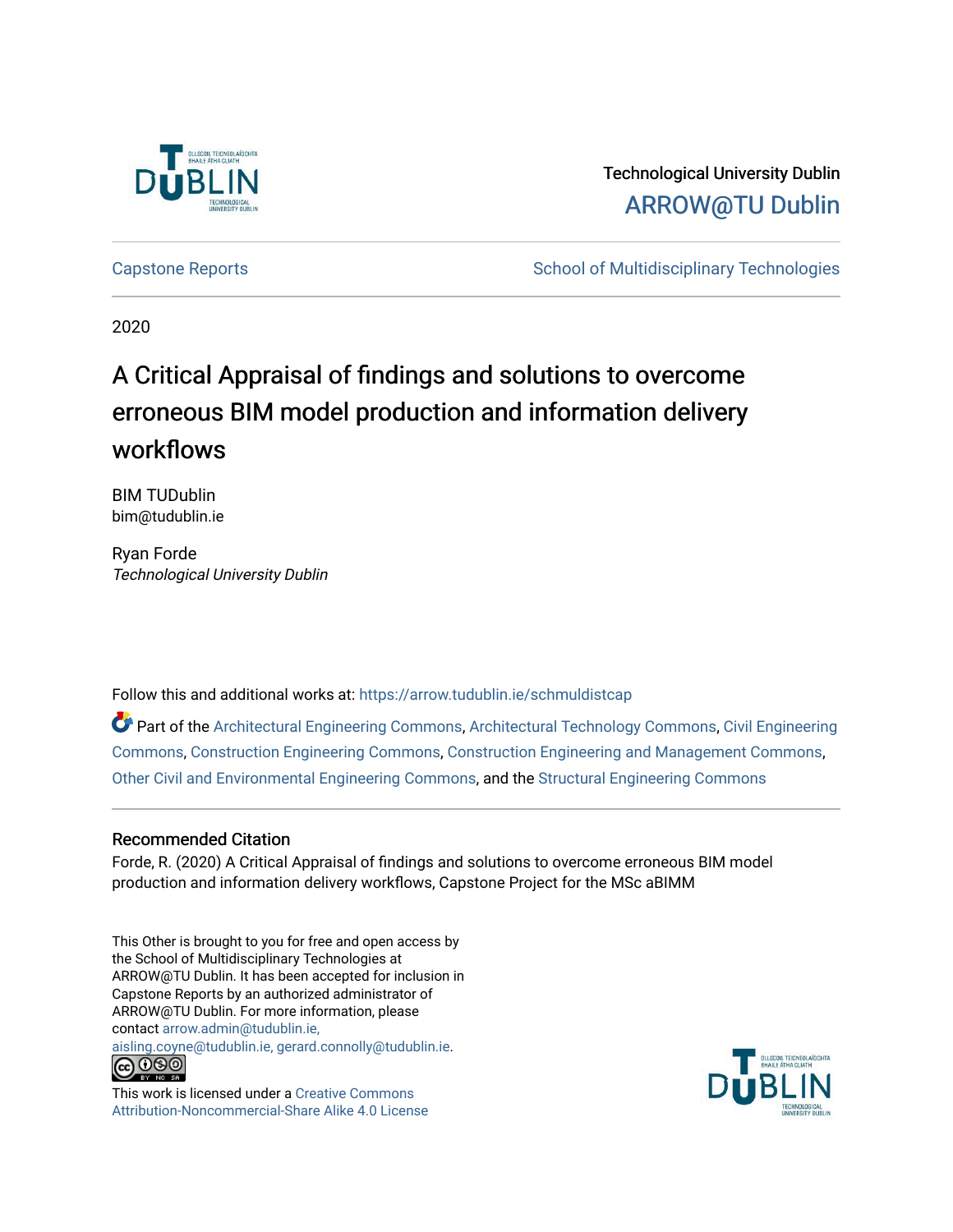# A Critical Appraisal of findings and solutions to overcome erroneous BIM model production and information delivery workflows.

# **Ryan Forde**

*School of Multidisciplinary Technologies, Technological University Dublin, Bolton Street, Dublin 1, Ireland*

E-mail: <sup>1</sup> [ryan.forde@mytudublin.ie](mailto:ryan.forde@mytudublin.ie) <sup>2</sup>[D17123886@mytudublin.ie](mailto:D17123886@mytudublin.ie)

**Abstract - There are many varying definitions of Building Information Modelling, all of which reflect its transformative capabilities and impact on the construction sector. BIM is an emerging technological and procedural shift within the AEC industry (Succar, 2009). BIM is not just a technological change, but also a procedural and workflow change (Charles Eastman, 2018). Despite the growth of BIM adoption and increasing levels of maturity regarding BIM standards, numerous issues still arise at a micro level during project execution. BIM invokes the need for workflows, frameworks and processes that imparts knowledge, heightens trust, increases efficiency and consistency while reducing fragmentation and coordination shortfalls.**

**The objective of this paper is to evaluate current industry workflows, and critique BIM model production processes, with a view to identifying a workflow framework to improve project information among stakeholders throughout the delivery stage of a project.**

*Keywords –* BIM; Model Production; Workflows; Framework; Workshop; Standards.

# I INTRODUCTION

Many groups and committees around the globe including Ireland's National BIM Council (NBC) are driving for BIM implementation by encouraging industry stakeholders to adopt the latest digital technologies, processes, and workflows. Notwithstanding that BIM implementation is progressing, key issues remain for example, some companies decide not to adopt the latest BIM tools and workflows. As stated by Merschbrock (2015), some companies decide to use workarounds to avoid BIM adoption, these workarounds reflect inadequate resources, and technical proficiency which leads to poor information exchanges between project teams. Other companies opt to develop their own processes and standards in complete isolation to other teams, known as silos. This approach is costly and time consuming and signifies a hesitance for adopting open workflows and processes. To improve BIM performance across the industry, stakeholders must acknowledge the importance of adopting common, trusted BIM workflows and processes as well as sharing past experiences and best practices.

Regarding team collaboration (Sinclair, 2013) asserts that effective workflows and process are essential for a BIM project to be successful. The ever-increasing use of digital technologies and applications for producing design and project information and the varied means of communicating requires a clear understanding on these subjects if project information delivery is to be successful.

In the RIBA published report Assembling a Collaborative Project Team, it is proposed that the best method of melding stakeholders into an effective project team is by ensuring all parties are fully aware of what their requirements are and the methods to successfully achieve these requirements in an efficient and collaborative manner. This can be reinforced at the beginning and at key work stages of the project by undertaking strategic workshops where the BIM requirements can be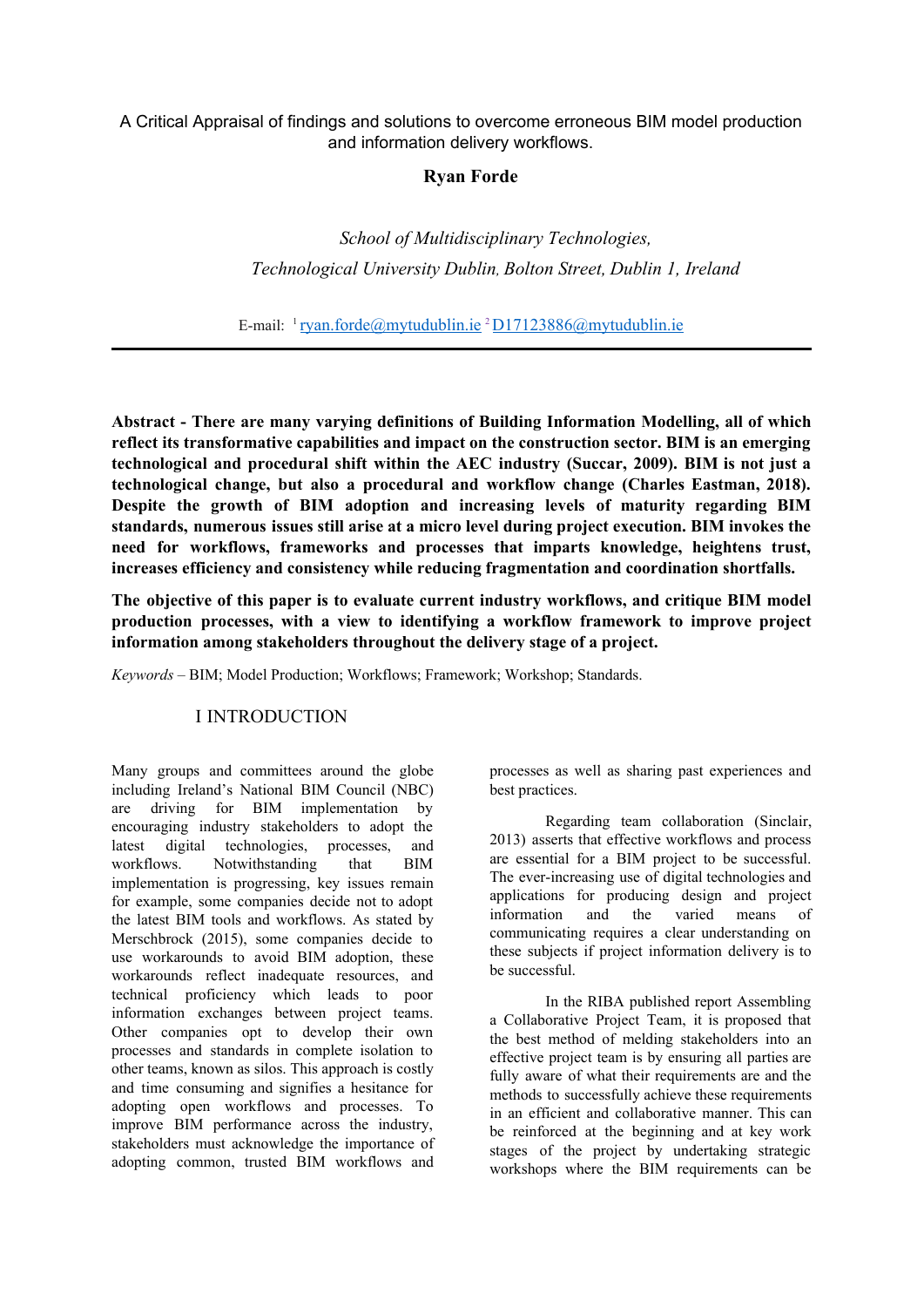demonstrated. Workshops can be facilitated to address BIM workflows focusing at a micro level on how models will be created, used, revised, shared and so on.

# II RESEARCH OBJECTIVES & ASSOCIATED METHODOLOGIES

The recently superseded publicly available specifications known as PAS1192 are a series of national standards that define BIM Level 2 in the UK. Following their publication and recognising their benefit, many asset owners and clients in Ireland adopted these standards on their projects. The current ISO 19650 series of international standards is based upon the PAS1192 documents, altered to an international context. Both series of standards provide a common approach to the creation and management of information.

Building off the current industry BIM standards and best practices, the aim of this research is to investigate reoccurring issues that prevent successful execution of industry standards, and to propose a solution in the form of a micro-level BIM workflow framework in tandem with existing standards. The framework will be developed as a project delivery document which may be incorporated and aligned to project BIM Execution Plans.

The literature review of this research establishes that current industry standards define collaborative processes for creating and managing information when BIM is being used, at a macro or high level. This highlights the potential for new research to be contributed at a micro level. The research strategy utilises five key objectives, each providing context for the next objective. The figure below illustrates the top down approach applied.



Fig. 1: Top down research approach

This research begins with a literature review study of peer-reviewed articles and published research, focusing on examples of project teams succeeding or failing to adhere to current BIM industry standards, both nationally and internationally. This review will form questions for an online survey which will be distributed to key industry professionals to critically investigate their own internal company BIM processes. Following this stage, the researcher will develop a BIM workflow framework. The information within this framework is to be implemented at key stages of the project and demonstrated to project teams in the form of strategic workshops. To critique and road-test this framework, the researcher will engage in an online focus group with BIM specialists in Ireland. The data collected will be triangulated and the workflow framework will be presented to a second group of industry professionals for further review and future implementation and study.

The following section of this paper will detail several peer-reviewed, academic data sources analysed to appraise current model production standards and frameworks in both a national and international context.

# III LITERATURE REVIEW

The AEC UK BIM Protocol 2012 contended to achieve technical excellence and a successful outcome to a BIM project, it is critical that BIM data and modelling production is carefully planned. This requires clear attention to management, display, and quality of the design. Listed below are several key principles that will improve information delivery.

- a) A Pre and Post Contract BIM Execution Plan BEP shall be put in place that classifies project tasks, outputs and model configuration, this document may form part of the Supply Chain Information Execution Plan.
- b) BIM project reviews are to be agreed and must take place frequently to ensure model integrity and project workflow is maintained.
- c) Develop clear unambiguous guidelines for internal and external collaborative working.
- d) Identify clear ownership of modelled elements throughout the life cycle of the project.
- e) Sub-divide models between different disciplines.
- f) Understand and clearly document what is to be modelled and to what level of detail.
- g) All changes to the model to be carried out as 3D revisions, rather than 2D revisions.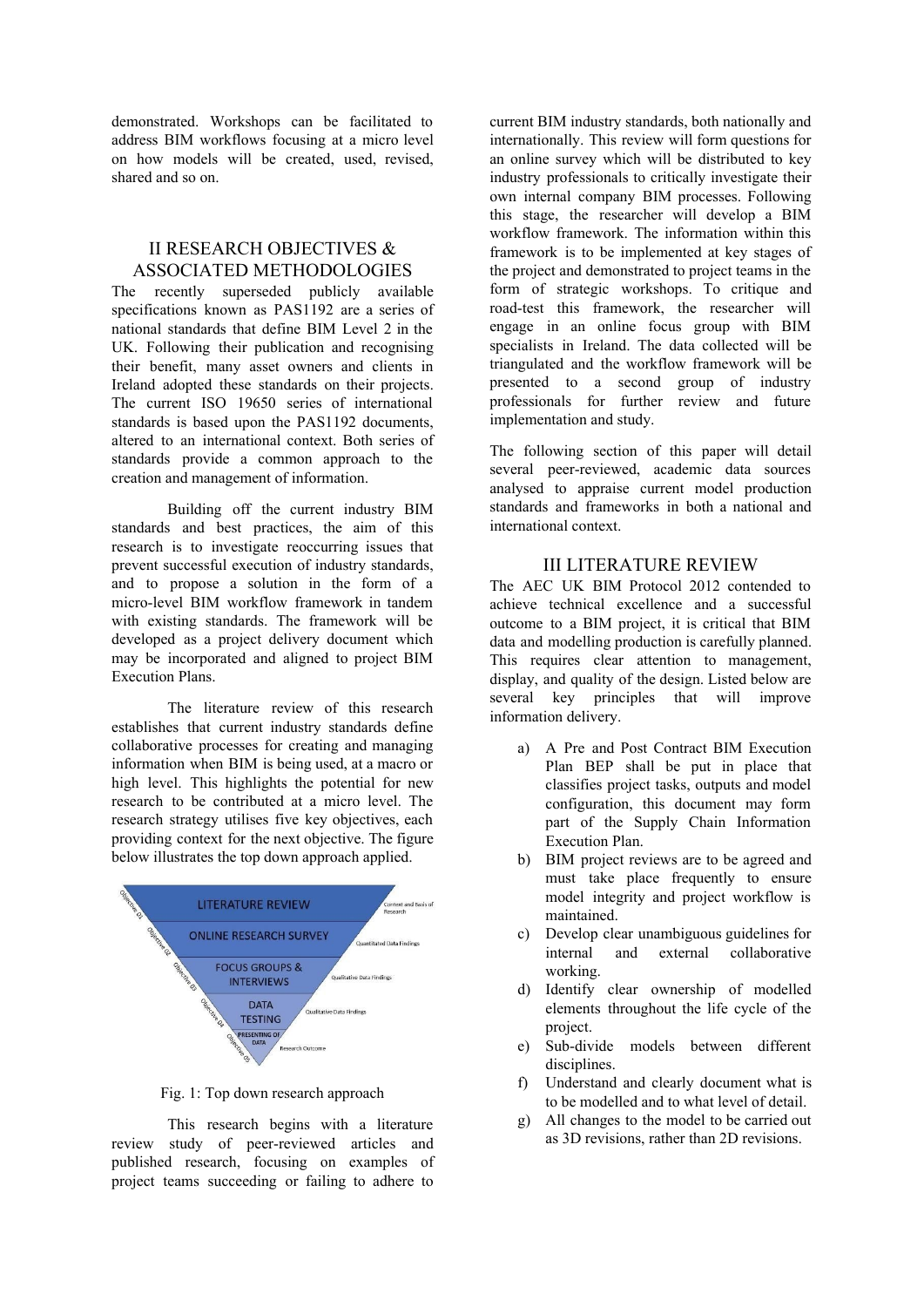h) All outstanding warnings to be reviewed frequently and important issues resolved.

(Lennart Andersson, 2016) suggests efficient BIM model workflows are crucial to the success of a BIM project. There are many sophisticated and powerful BIM authoring and review tools available on the market, but using these tools to their full capabilities requires experienced professionals to create, manage and update workflows and processes. When correctly configured and utilised, an efficient workflow provides model originators with a trusted method for model production. Workflows allow for knowledge to be transferred and standardised across various projects, enabling better coordination, collaboration, and communication between the delivery team.

The BIM Managers Handbook includes responses summarily from the world's leading BIM Managers noting problems attributed to poor or lack thereof BIM workflows.

- a) Pseudo BIM is used to pretend BIM was applied whereas a CAD workflow was used instead. Pseudo BIM is used when teams use BIM tools to produce their 2D documentation. BIM software gets used to generate submission documents more efficiently. Coordination opportunities are lost when teams separate geometry from data.
- b) Hybrid BIM, excessive CAD gets applied by teams who commit to using BIM but revert to 2D CAD part way through a project.
- c) Problems emerge when modelling is done by different teams without sharing and overlaying these models for coordination.
- d) An uncoordinated BIM effort results in duplication of information and re-work, Potential collaborative workflows are not being utilised and the BIM process becomes inefficient.
- e) The absence of a BIM Execution Plan leads to conflicts among collaborators and a loss in productivity. BEP's increase the possibilities for teams to work concurrently on declared and common BIM goals. A lack of understanding occurs when BEPs are not created, or if they are not detailed enough to be useful.
- *f)* Teams focusing on a high Level of Detail for graphical purposes at the expense of useful and embedded meta-data. This signifies too much geometric information which creates unnecessary effort, and makes models too heavy for daily use,

thereby lowering the coordination for the team.

The BIM Manager's handbook concludes that the many problems relate to model workflow inefficiencies. Each team creates, updates, manages, and shares their models in non-collaborative ways. This causes confusion during weekly coordination and clash detection meetings, resulting in extra time being spent resolving issues that could have been eradicated by utilising a model workflow process at early stages of a project.

# a) BIM Execution Plans

A BIM Execution Plan BEP is defined as a plan prepared by the suppliers to explain how the BIM aspects of a project will be carried out. The BEP is one of the key components of Level 2 BIM and must contain the following elements at a minimum.

- a) A list of roles and responsibilities.
- b) BIM deliverables related to project work stages
- c) How will information be approved?
- d) How collaborative information will be used.
- e) How will the models be zoned for each discipline?
- f) Modelling clash tolerances
- g) Location and orientation of models
- h) File and layer naming
- i) Annotation standards
- j) A list of information and documentation to be delivered in alignment with project work stages including formats
- k) A model delivery strategy.

A BEP's primary function is to explain how the information management aspects of the project will be carried out by the delivery team. [1] asserted that BEP's are often poorly assembled and lack the micro and local level of information required for the document to be properly useful, this can expose risk and potential disputes and claims.

[2] summarised a simple scenario in their article, *'The Importance of a BEP'*. It is possible that a structural engineer needs to specify structural openings around ductwork. Are the ducts modelled to the approximate size or its designed dimensions? When will the mechanical engineer be providing that information? What if a contractor expects the ability to replace all doors with the manufactured, as constructed door types? What if the windows do not have attribute parameters to define them as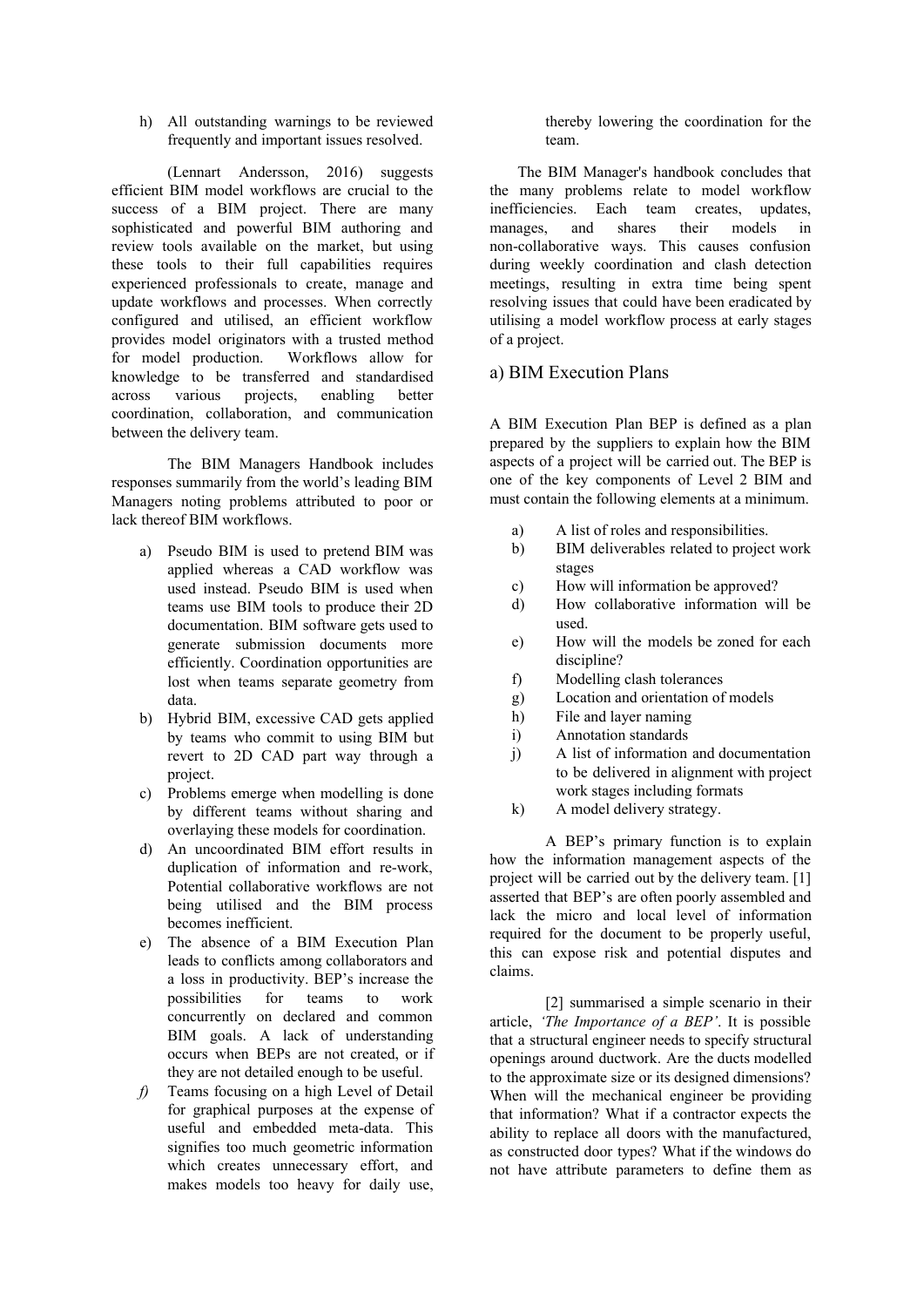windows? A BEP must define how the author intends to construct their information and what other teams should be expecting from it. The difficulty is knowing what will be required.

This research aims to encourage people to provide additional detailed information aligned to a BEP to clarify some of these possible modelling ambiguities.

# b) BIM Frameworks

BIM Frameworks are a metric tool used to identify and measure the level of BIM implementation and assessment. The assessment of BIM maturity is widely researched by Dr Bilal Succar author of many peer-reviewed BIM research papers. In Succar's paper, *'Building Information modelling framework: A research and delivery foundation for industry stakeholders'*, which is regarded as a scene-setting paper, identifies BIM deliverables and adoption in a new framework. This new framework provides BIM deliverables at a macro level. Future study is required to produce a new framework for BIM deliverables at a micro level, which is the purpose of this research study.

The BIM Innovation Capability Programme (BICP) research team delivered the BIM in Ireland 2017 report which presented results of Macro Maturity Component models that were utilised to quantify macro BIM adoption and utilisation. The study was based on the published research by Succar and Dr Mohammad Kassem. The results showed Ireland as mature in modelling processes, BIM roles and model workflows, but less mature regarding collaborative process and policies. Unfortunately, Ireland ranked poorly regarding regulatory frameworks.

# c) Working in Silos

When producing information, each team should know what they are expected to produce as set out in the Responsibility Matrix. The matrix defines what model and information is produced by whom, and to what level of definition in relation to project stages. Typically, each team goes off and starts to work individually in fragmented silos to produce project information which causes collaborative problems from the beginning of the project.

The National BIM Report 2018 questioned, "What are the main barriers to using BIM?" a large percentage of survey respondents stated, when teams work in silos as a barrier. Silos are team units where there is a breakdown in communication, collaboration, and co-ordination with other teams.

To best alleviate silo working and to promote a fully collaborative process, a trusted multi-disciplinary workflow framework should be agreed and initiated at the earliest stage of model production. The workflow must be adapted for the fulfil the BIM model requirements for each team as set out by the client or appointing party. Teams must not deviate from the guidelines or best practices.

# d) Clash Resolution & Avoidance

Team collaboration is vital if final design BIM models if they are to be clash free, and BIM as a process has the capability to reduce clashes through 3D Coordination. To achieve clash-free BIM models isolated working Silo's must be discouraged. Sufficient training, and level of experience for the effective use of BIM clash detection tools is crucial for clash resolution and clash avoidance.

A summary review of plausible drivers that influence 3D clashes in a BIM model is shown in the table below.

- Professional Errors by Designers
- Working in Silo's (Isolation)
- Time Constraints
- Use of Incorrect Level of Information
- Use of 2D Design rather than 3D Models
- $\bullet$ 3D Models Objects Exceeding Allowable Clearance
- Inconsistency between Design and Actual Fabrication  $\bullet$
- Designers Working in Different File Formats  $\bullet$
- Use of Placeholders
- Complexity of Building Components

#### Fig. 2: Drivers of 3D Clashes

[3] produced the following table comparing the variables between clash detection and clash avoidance.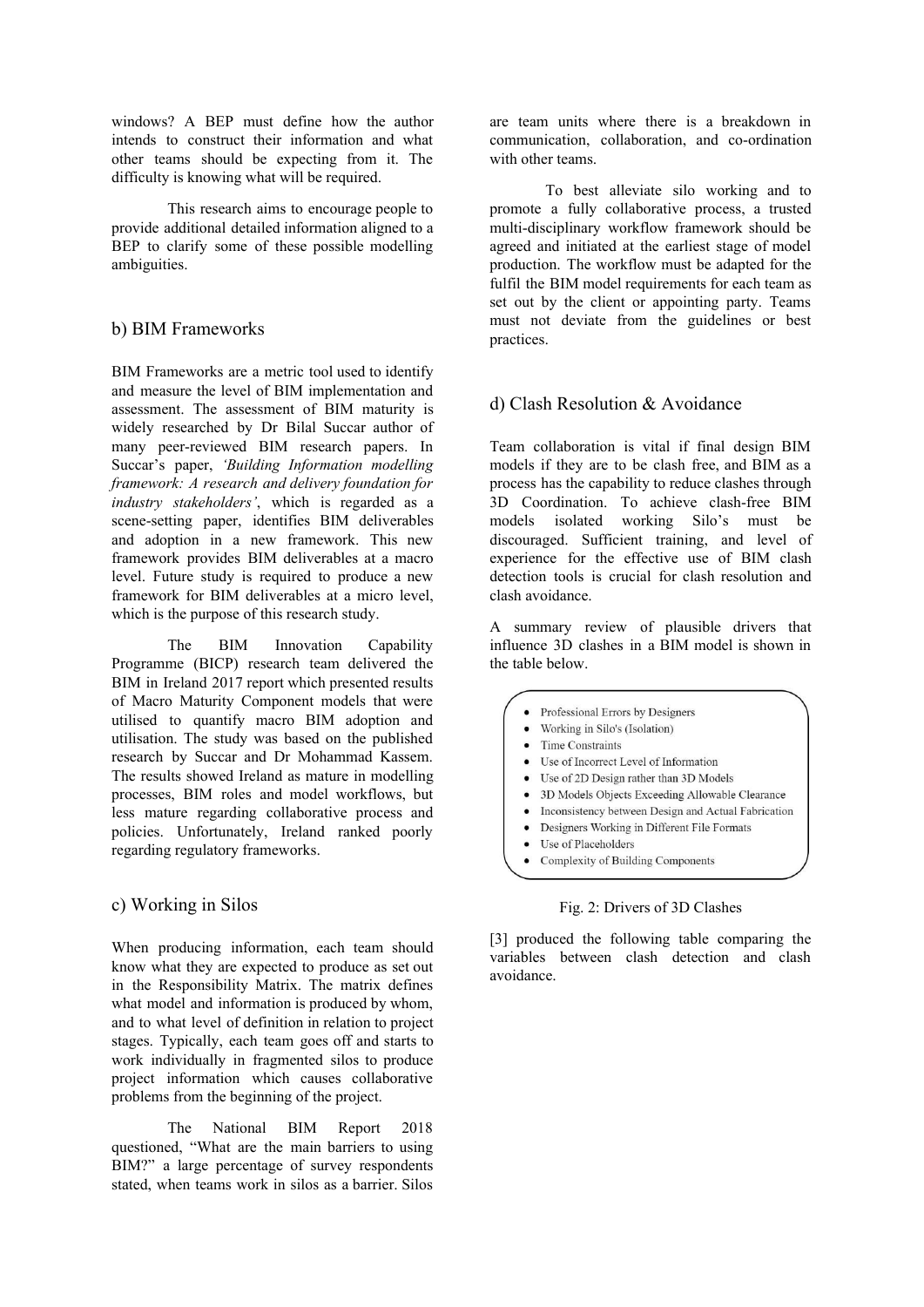| <b>Clash Detection</b>                                                                                                                             | Clash Avoidance                                                                                                                   |  |  |  |  |
|----------------------------------------------------------------------------------------------------------------------------------------------------|-----------------------------------------------------------------------------------------------------------------------------------|--|--|--|--|
| <b>Key Differences</b>                                                                                                                             |                                                                                                                                   |  |  |  |  |
| It is a reactive process (after-the-fact) and checks for<br>collisions and coordination only after design<br>decisions have been taken.            | It is a proactive process and ensures that design<br>decisions and outcomes are agreed to collaboratively<br>through joint design |  |  |  |  |
| Mainly a pre-construction activity                                                                                                                 | Runs throughout all phases of the project                                                                                         |  |  |  |  |
| Focus is on the clash detective tool and improving the<br>clash-rule sets                                                                          | Focus extends beyond the tools. Emphasis is paid on<br>the nature of collaboration between the MEP<br>discipline and others       |  |  |  |  |
| Requires basic level coordination skills                                                                                                           | Requires more rigorous management and<br>coordination skills.                                                                     |  |  |  |  |
| Does not require shared situational awareness                                                                                                      | Requires shared situational awareness and how each<br>player's design affects the others                                          |  |  |  |  |
| Encourages silo-based working and hoarding of<br>design information                                                                                | Promotes information sharing and co-creation                                                                                      |  |  |  |  |
| May or may not be done by an experienced designer.<br>A thorough understanding of the clash detective<br>software by a newbie is deemed sufficient | Requires more experienced designers with a broader<br>view of the design process                                                  |  |  |  |  |
| Longer design iteration time. Designers may keep<br>going back and forth to get things right because of<br>over-the-wall collaboration             | Reduces design iteration time since decisions are<br>taken jointly and information is shared<br>freely as needed                  |  |  |  |  |
| <b>Key Similarities</b>                                                                                                                            |                                                                                                                                   |  |  |  |  |
| The major objective is to issue clash-free models                                                                                                  | The objective is similar                                                                                                          |  |  |  |  |
| It identifies and fixes issues at the design phase which<br>can lead to time and cost overruns at the<br>construction phase                        | In many respects, similar                                                                                                         |  |  |  |  |
| Aims to improve design quality                                                                                                                     | Similar                                                                                                                           |  |  |  |  |

#### Fig. 2: Clash Detection vs Clash Avoidance [3]

The requirement in ISO 19650-2 is for clash avoidance to be used as a proactive measure in place of the traditional reactive clash detection methods. Yet currently, clash detection is so important for delivering a clash free 3D model that dedicated clash detection meetings are held where clashes are identified and resolved. The importance of these meetings signifies that clash avoidance is not practiced or perhaps not even considered, in direct contradiction to the current standards.

#### e) Current Industry Standards.

The "Roadmap to the Digital Transition of Ireland's Construction Industry 2018-2021" is steadily ongoing, aswell as the Irish Government's 2019 BIM Mandate for public procurement for complex projects and will continue to roll out for medium and simple projects over the next two years. BIM Level 2 requires all designers, contractors, specialists, and manufacturers that produce project information are required to so from a BIM process, by adhering to the ISO-19650 standard series which recently supersedes the PAS-1192 standard series. [4] highlights key points from the standard.

- a) An Exchange Information Requirement (EIR) must be provided.
- b) Each team is required to sign up to a BIM Protocol, which includes a responsibility matrix or Model Production Delivery Table (MPDT).
- c) The lead designer, and main contractor, are required to take on the role of Project Information Manager (PIM) for design and construction stage.
- d) At tender stage, a pre-contract BEP is required by suppliers, in response to the EIR, including a Project Implementation

Plan (PIP), and BIM Capability Assessments.

- e) Once appointed, a post-contract BEP is to be produced, in response to the EIR, including the Master Information Delivery Plan (MIDP).
- f) A Common Data Environment (CDE) is required, following BS1192 file naming convention, and approval workflows.
- g) A Digital Plan of Work (DPoW) is required, clearly defining the Level of Information Need, and assigning responsibilities.
- h) A common classification system (Uniclass) must be used by all for organising models, documents, and project information.

The previous section mentions BIM requirements adapted from current industry standards. These requirements set the scene at a very micro-level of the conditions of Level 2 BIM. Unfortunately, most project teams use contrasting and independent working methods to fulfil these requirements, which creates silo's and therefore a disconnected collaborative approach.

[5] declares that true collaborative working requires mutual understanding, and a standardised process. Information must be produced and made available in a consistent timely manner. The standard states at present, considerable resources are spent making corrections to unstructured information, on solving problems arising from uncoordinated efforts between project teams. The standard expresses that delays can be reduced if the concepts and principles in the ISO 19650 standards are adopted.

To adopt the standards successfully the following features must be applied.

- Clear definitions for the information needed by the client, and for the methods, processes and protocols for production and checking.
- The quality of information produced to satisfy the level of information needed.
- Efficient transfers of information between parties.

The macro level process is illustrated in the following diagram.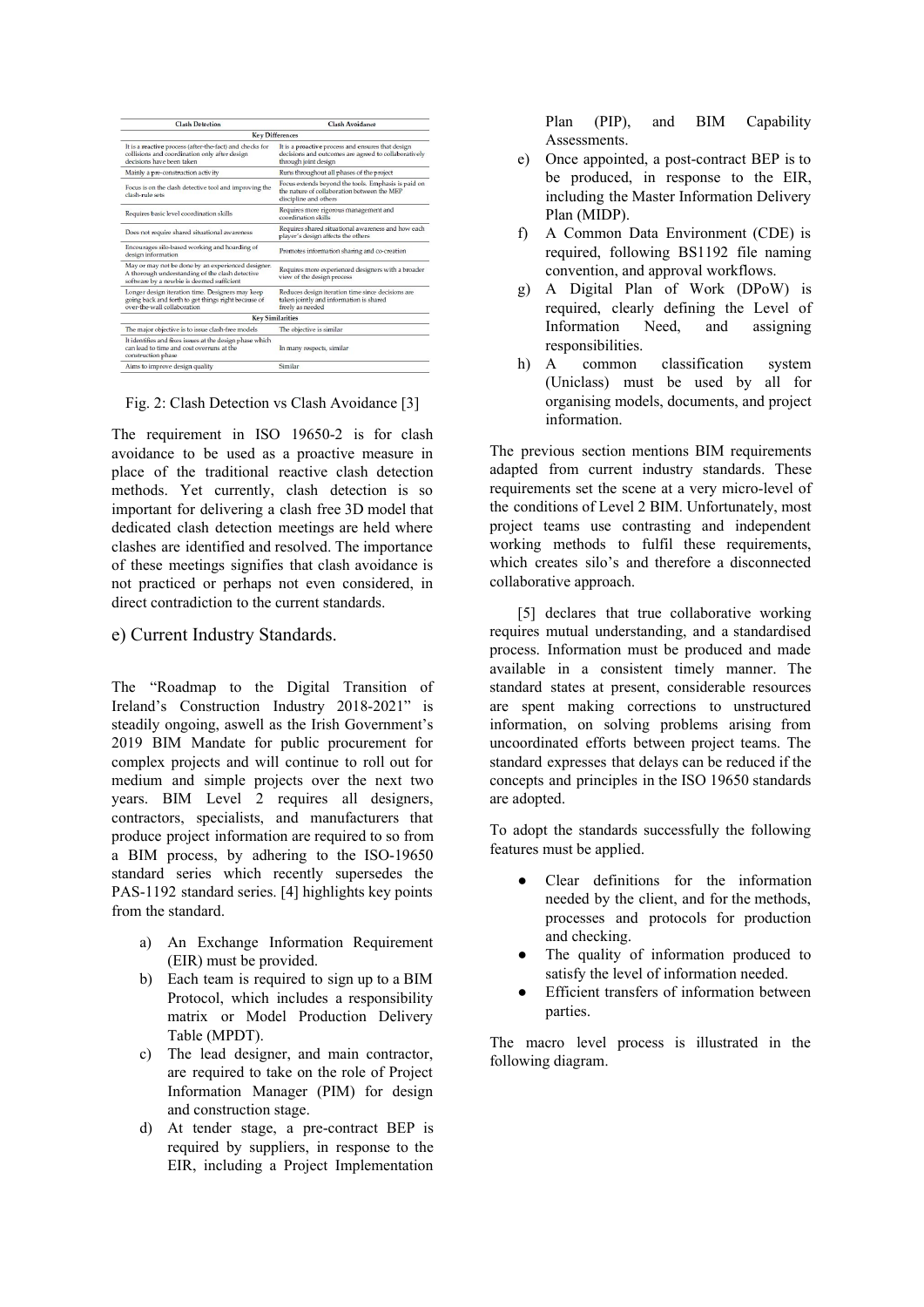

# Fig. 2: High-level information delivery flow-chart [5]

This simple diagram shows that true collaborative working amongst teams can be achieved when a BIM process is followed according to the guidance of the ISO 19650 series. However, unfortunately true collaborative working remains as a constant challenge for the industry.

This research presents an opportunity to alleviate this challenge by developing a workflow framework that can be aligned to current BIM documents. This proposed framework should provide structured micro level workflows for key project stages. Each party must adhere to this framework document as they would with current BIM documents and standards.

The introduction of new terms within the ISO 19650 series may cause confusion, for instance replacing the employer to a more neutral term such as appointing party, hence the EIR now becomes the project information requirements (PIR). New acronyms are also introduced such as the PIPMP, PMP, PIS, PIDM. BIM language has caused confusion over the years, [6] suggests that the UK BIM Task Group of 2011 created a new special language for users, making the process arcane, and vague to industry outsiders including clients. [7] asserts "We are doing a lot of exciting things with our industry, but how do we expect to share these new developments if no one understands a word we're saying?".

[8] state the application of standards is dependent on many often poorly understood or articulated factors. Standards are generally supported but not applied rigorously. They are nominally supported; no one is against them, but few apply them comprehensively. [9] assert that construction projects are costing too much and taking too long as a consequence of unnecessary omissions, errors and re-work in project documentation and sub-optimal coordination processes of design information between consultant disciplines, these issues can be addressed by process standards and collaborative workflows to

improve the creation and management of project documentation.

The UK BIM Alliance in association with Building SMART and CDBB, published several framework guidance documents in April 2019. [10] state the purpose of these documents are to help individuals and organisations that are struggling to understand the principles of BIM according to ISO 19650 Parts 1 and 2. However although these documents were published to provide guidance, the author of the document asserts that the guidance is deliberately brief and high-level, with broad general topics cross referenced with the ISO series. This researcher questions the purpose of a guidance document that is purposefully broad and high-level with the intention of simplifying the ISO 19650 series that at its core fundamentally describes principles and functions at a high-level. This research accepts that the ISO 19650 series does exactly what it was intended to do and provides an international framework for information management using BIM as the foundation, however there is another level of detail that the industry requires to be developed to avoid misunderstandings, debates and even dispute.

# f) Procedures & Measures from an International Context

It is important to understand how other countries and cultures are implementing, managing, and supporting BIM compared to our own industry. This section briefly focuses on successful BIM attributes internationally.

In 2013, the second version of the Singapore BIM guide was published by the Singapore Building and Construction Authority. The document defines how to create and share BIM deliverables at different stages of a project. It includes BIM modelling guidelines and collaboration procedures demonstrated at a project local level. Similarly, the Australia BIM-MEPAUS provided the Australian construction industry with best-practice BIM information, standards, workflows, and templates. Specifications are developed with the support of industry including many of Australia's leading BIM practitioners. The documents ensure models are precise and accurate, practices are applied routinely and consistently, and the creation and sharing of information follows a trusted workflow.

In 2014, the Construction Industry Council of Hong Kong published a report named Roadmap for the Strategic Implementation of BIM. The document established a local BIM standard as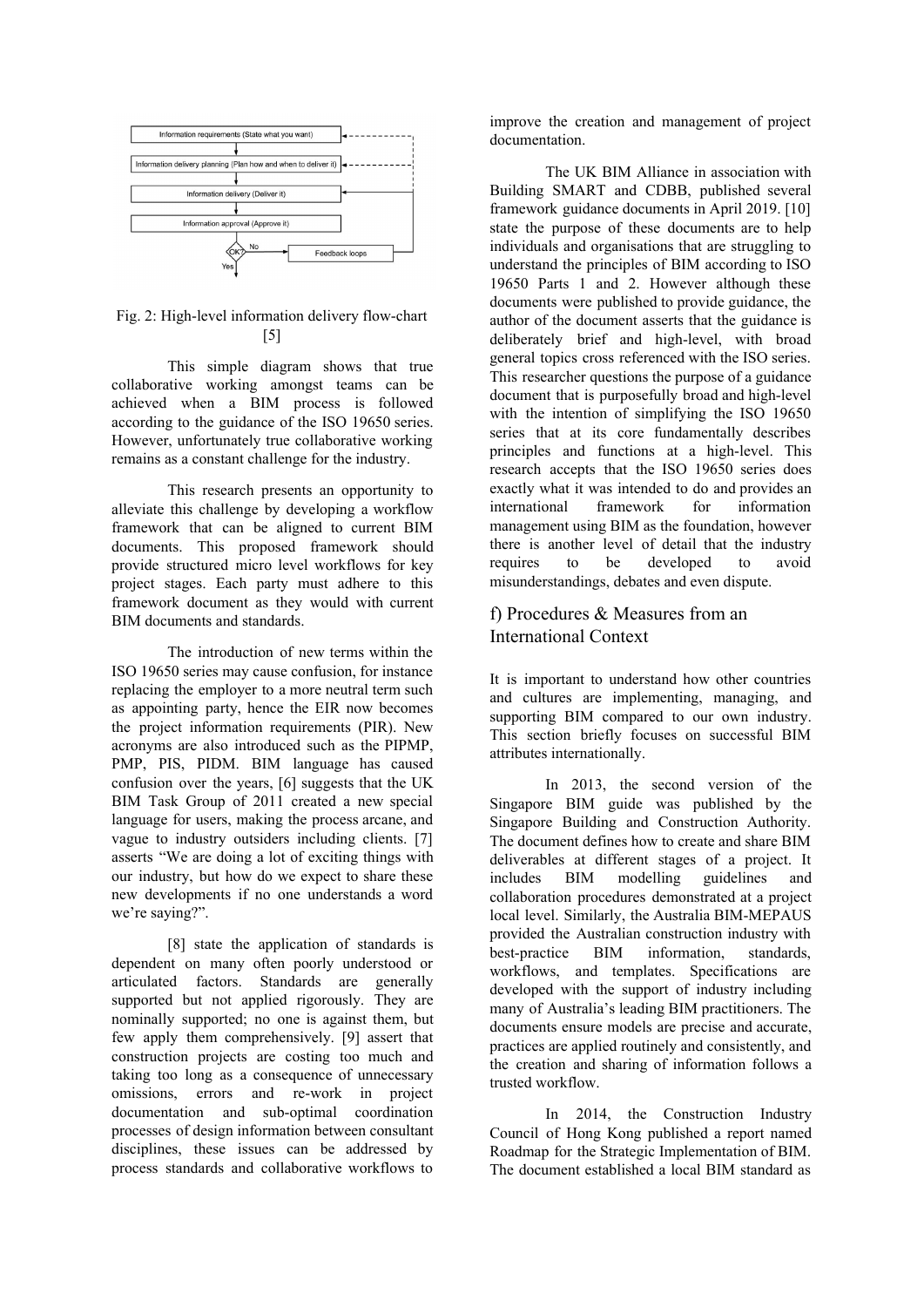a common platform and language for Hong Kong's BIM practitioners. These standards are implemented in stages, with phase one to focus directly on, how to prepare a discipline specific BIM model right through the project lifecycle. The document focuses on model production methodologies and good practices. The document has been highly successful and is widely accepted within the industry.

Like Singapore, New Zealand published its first edition of the New Zealand BIM handbook in 2019 which includes the recent ISO 19650 standards, the publicly available report includes information on BIM for construction, facilities management, and linear infrastructure. A wide range of appendices from the report, provide templates and examples of BIM planning documents and more detail on specific aspects of the BIM workflow, including model coordination and varying workflow processes.

At the time of writing Ireland and the UK have not published an industry BIM Handbook like the countries mentioned. The evidence suggests that Ireland and the UK's construction industry would benefit from such a document which could be aligned to current industry standards and guidance. Notwithstanding, Ireland has made considerable progress in recent years with the publication of Ireland's Roadmap to Digital Transition, and the release of the RIAI BIM pack, with a large increase in third-level BIM based education. These are all recent steps forward in Ireland's own BIM journey

# g) Literature Review Summary

From critically assimilating and reviewing industry leading and accredited academic resources, this initial stage of the research has explored previous and current industry BIM standards, frameworks, and exemplar measures taken from an international context. From the data collected the research establishes that there is a disconnect between expectation versus reality, such as BIM pro industry standards and documents contrary to what is typically happening on the ground regarding BIM model production and information delivery.

As previously mentioned, many of the current industry standards and supporting guidance documents are broadly explained at a macro high level, without providing the required level of detail to understand these concepts and principals required for teams adapting their workflows to a BIM process. This research recognises plausible BIM and information delivery issues often emerge at a far more micro low level, caused by confusion,

lack of understanding, breakdown of communication and non-collaborative workflows, among others. With this opinion in mind and with the participation and assistance from a large group of industry professionals, the following stages of this research investigates previous and current trends, statistics, problems, and proposes solutions to improve model production and information delivery workflows, proceeding with an online research survey.

# IV QUANTITATIVE & QUALITATIVE ANALYSIS

To provide current real-world scenarios an online academic survey was issued to 55 industry professionals. To provide cohesive, rounded, and unbiased results the selected respondents were from varying disciplines and professional backgrounds. This followed with an online focus group discussion and interviews with several industry professionals to discuss the findings and data collected.

When the data was gathered from the literature review and quantitative online survey, the researcher focused on a number of topics including problems and plausible solutions, which were discussed in depth and critically evaluated during the online focus group and interview stages of the research.

It is important to consider the ethical issues that may arise, in any research work. This research is accountable to external bodies to demonstrate that all work followed best practice. As such, this research required that each focus group member and interviewee participant completed an informed consent form and a research participation form prior to any involvement.

# a) Survey Strategy

The online survey was issued to 55 industry professionals from varying professional backgrounds known to be knowledgeable in this research. A total of 50 completed surveys were received within a two-week period providing a very high response rate. The survey consisted of a balance of open-ended, closed, rating and Likert style questions. The closed questions allowed statistical analysis while the open questions allowed respondents an opportunity for free expression.

# b) Survey Findings

The objective at the beginning of the survey was to determine the type of discipline, BIM experience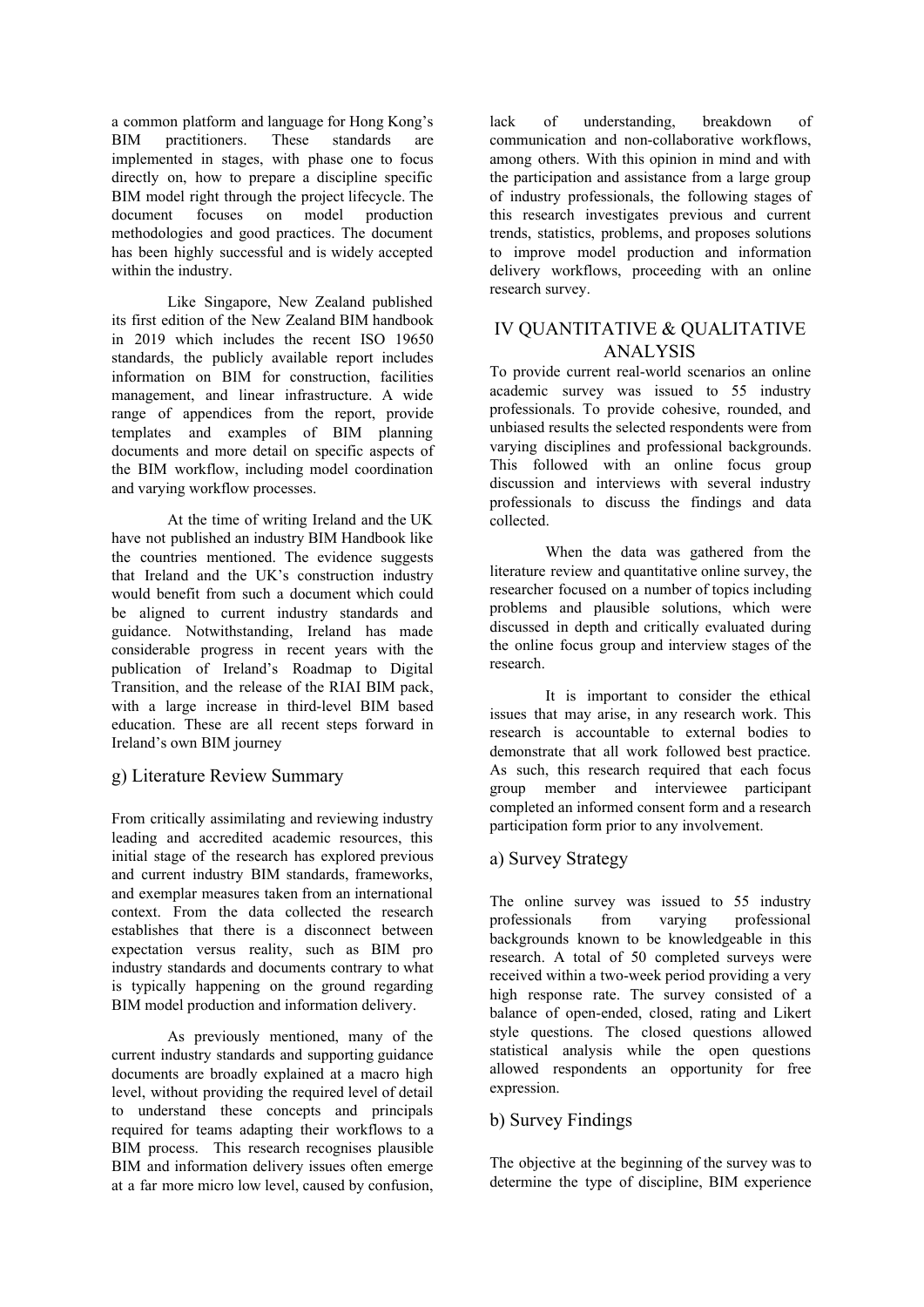and the organisational type the participants are involved in. This was to determine the variance of industry professionals across multiple disciplines and backgrounds.



Fig. 3: Survey Response, Discipline Type

The survey questions predominantly focused on industry standards, company procedures protocols and workflows.

Only 15/50 respondents believed that BIM used on projects were aligned to the current ISO 19650 standards. One respondent noted, "design teams are not experienced enough with Level 2 BIM projects and therefore do not always comply completely with the requirements per the EIR/BEP". Another respondent declared, "People are mostly using BIM software to produce traditional paper-based deliverables, and not strictly following the information management principles in the standards. The BIM deliverables at the end are very seldom a true reflection of the building constructed. Models are often incomplete and missing important data".

The survey revealed that 38/50 respondents claimed their company had a BIM process and measures focused on model production and information delivery. However, less than half of noted they had very good or good adherence to their companies BIM procedures and measures.



### Fig. 4: Survey Response, Adherence to Company BIM Procedures

The researcher pursued an attitudinal response when the survey respondents were asked to determine at which work-stage does BIM model production and delivery problems arise. The respondents believed the Design and Build and Commission as being the most fragmented stages.

It is evident that Autodesk Revit has undoubtedly surpassed AutoCAD as the respondents picked the modelling tool as the primary design authoring tool in today's industry. Autodesk Navisworks was utilised by 40/50 of the respondents for model checking purposes.



#### Fig. 7: Survey Responses BIM Design Authoring Tool

Relating to understanding of current BIM standards, 35/50 respondents acknowledged that within their own organisation there is a lack of understanding of the standards, while almost all respondents agreed that failing to understand and adhere to the standards impedes BIM model production and information delivery.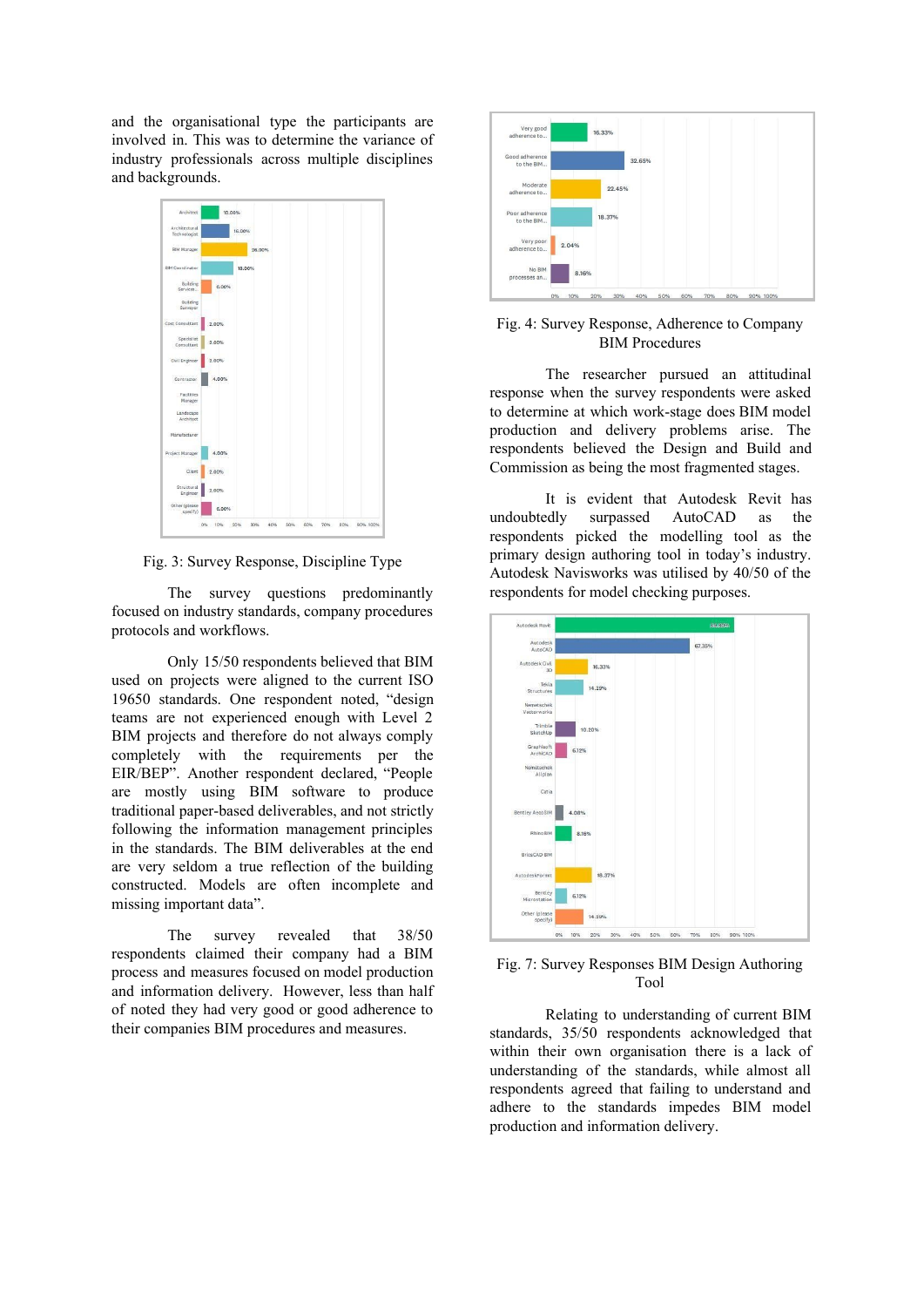

Fig. 8: Survey Response, Misunderstanding BIM Standards

# c) Summary of Survey Results

These results would imply there is a lack of understanding or reluctance to comply with the current BIM standards, especially towards BIM model production. Almost all respondents were aware and acknowledged that by not following these standards the BIM process would be hindered where problems arise during the Design and Build & Commission stage. BIM problems arise, whenever one party, must exchange information with another party, where the expectations are not clear, and the exchange is not checked/validated. There was a significantly high response rate of those utilising Autodesk Revit, and Navisworks as the primary BIM software tools.

# V QUALITATIVE ANALYSIS & SYNTHESIS OF FOCUS GROUP & INTERVIEW FINDINGS

# a) Focus Group & Interview Strategy

Once the proposed workflow framework was drafted, the next stage of the research was to develop an open discussion focusing on the validity and robustness of the proposed solution. To ascertain industry feedback, several semi-structured interviews were completed. The focus group and interviews included, leading BIM experts, members of the NBC, architects, MEP engineers, information managers, Plannerly members, BIM trainers, BIM coordinators, all specifically chosen to provide different perspectives for each topic. The topics chosen were derived from the data collected during the literature review and online survey. The semi-structured interview technique allowed for open discussions on the following topics.

- **•** Training Requirements
- Level of Information Need
- Common Data Environment Processes
- Coordination & Clash Avoidance
- Information to be Included/Excluded
- **Exchange Formats**
- Standards Methods and Procedures
- **Delivery Strategies**
- **Authorization Processes**

# b) Proposing the Solution

This research has identified several areas of BIM fragmentation and plausible issues for concern. From the data collected, and aforementioned in the literature review, this research accepts that the ISO 19650 series does exactly what it was intended to do and provides an international framework for information management using BIM as the foundation, however there is another level of detail that the industry requires to be developed to avoid misunderstandings, debates and even dispute.

Although many of these issues are outlined in the industry standards and included in different sections of a BEP, delivery teams struggle to find a unified, collaborative approach to overcome these recurring themes. Possibly because they are defined at a macro level in these documents, potentially leading to interpretation and uncertainty.

The purpose of this workflow framework is to tackle these topics which are important sections of a BEP. A plausible set of solutions will be created with the aim of producing a workflow framework to be aligned in conjunction with the traditional BEP. The core elements to the workflow framework is the macro level BEP, the proposed workflow framework, the Project information Manager PIM and the supply chain BIM workshops.



Fig. 9: Workflow Framework Core Elements

Within this proposed workflow framework, the PIM is responsible for leading the supply chain BIM workshops. The workshops will consist of the relevant delivery team members. These workshops may be facilitated online or onsite and may be recorded as a project resource.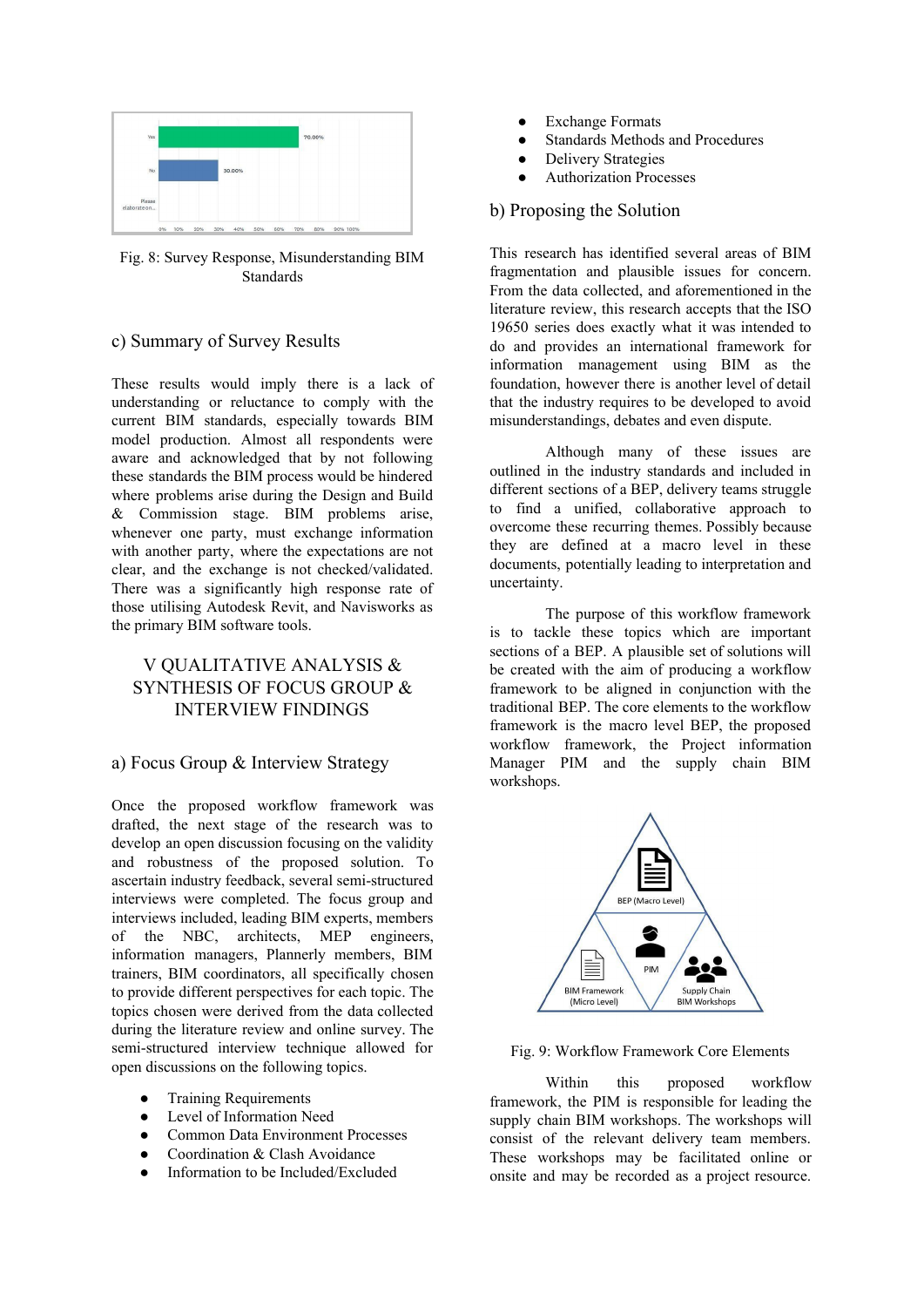The goal of each workshop is to agree on specific workflows, procedures, best practices applicable to the project.

#### c) Devising the Workflow Framework

Simply put, a BEP is a document split into sections all of which forms the basis for several BIM deliverables and requirements as per industry standards on a project, this sets the scene for collaborative BIM at a macro level on a project.



Fig. 10: Primary sections of a BIM Execution Plan

This diagram above denotes the main sections within the RIAI BEP post contract template. The highlighted items are important sections of a BEP. These highlighted items are key problematic areas of concern and will be discussed in depth during the focus groups and interviews stages with the intention of providing plausible solutions to each section and finally embedding these solutions into the proposed workflow framework that will be aligned to the main BEP.

The workflow framework will be divided into sections. These sections will be aligned to the following plan of work stages.

- Stage 1: Brief
- Stage 2: Concept
- Stage 3: Definition
- Stage 4: Design
- Stage 5: Construction
- Stage 6: Handover
- Stage 7: Operations & Maintenance

# d) Training Requirements

Training is discussed in the mobilization plan section of ISO19650. It is essential that each team involved in a BIM project meet the required level of capability. One participant of the research interview's stated, "a big challenge from the beginning is that teams don't always tell the truth about their capability, and this becomes apparent very quickly". It is critical to know the levels of expertise and each team's capability for delivering information directly from a BIM model.

A second participant mentioned during the focus group that most projects involve the use of Revit and Navisworks, which concurs with the survey responses. The participant asserted, "most teams can deliver Revit and Navisworks models, however it's the additional model requirements that teams struggle to deliver such as Uni-class Classification and COBie deliverables". Participants discussed the potential for the PIM or a member of the design or construction team to provide support resources that is bespoke to the project requirements. The participants agreed that additional guidance could also be demonstrated during a strategic BIM workshop with all relevant team's present. The workshop can be recorded with the intention of sharing with new teams as they come onto the project.

#### e) Level of Information Need

As mentioned in the literature review, project teams spend countless hours creating a high Level of Detail LOD for graphical purposes, often at the expense of useful meta-data. Too much geometric information creates unnecessary effort, and increases the model size, this lowers the usability of the model for both internal and external teams and therefore negatively impacting collaborative efforts. One participant noted, "when objects are too large, quite often they are downloaded online coming directly from the manufacturer". A participant mentioned a tool called the LOI Manager, that he uses on most projects, he followed by stating, "the NBS have defined every product and system as a set of parameters, If the NBS states that for a product or system you need certain parameters, the LOI Manager tool can tailor what parameters you actually need, then you can produce a product data template for each product or system". "Now you have an agreement for each type of system and product, and once you have an agreement, you can check against it to make sure it's complete".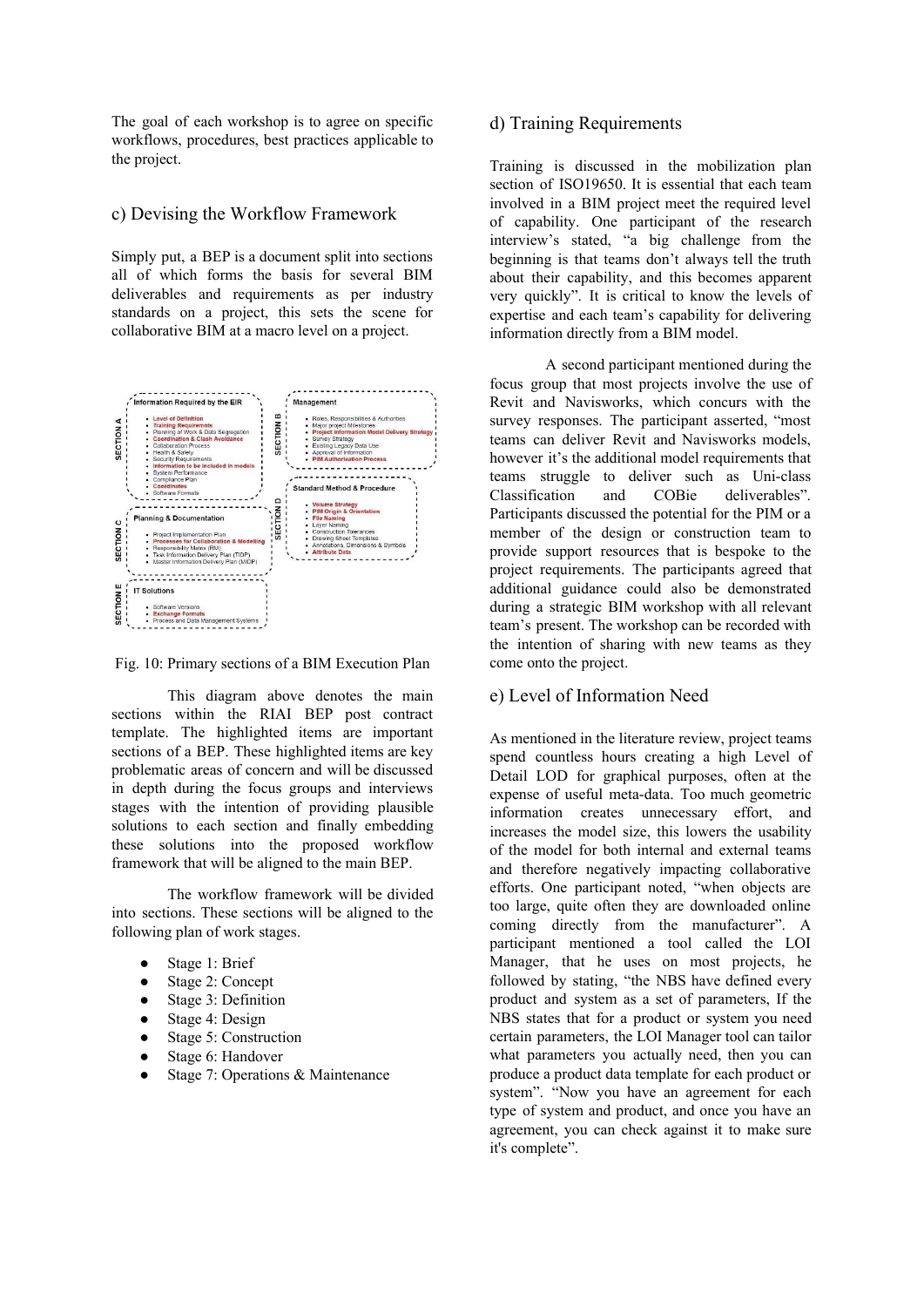All participants agreed that the responsibility matrix must list out everything before any models are produced. A participant noted that "each team must go through the RM and find the items that they are going to be modelling, and put them into a project library, then the PIM must check and approve the objects, then they can be used in the models".

To improve model information delivery, the participants agreed that a BIM workshop should be facilitated to agree the elements within the RM. Guidance and support must be prepared outlining the appropriate steps to fulfil the level of information needed for each object that teams are to deliver based off the RM.

# f) CDE Processes

The PIM is responsible for the CDE processes and procedures to enable reliable information exchanges between all parties, and to also validate compliance and non-compliance. One participant stated that although the current and previous BIM standards explained the process in micro level detail, teams with little BIM experience make errors when uploading files to the CDE, therefore these files get rejected until the files go through the correct procedures. However, the participant mentioned that typically, when teams are shown the CDE requirements and processes, errors do not happen again.

One participant added that on most projects, the CDE is not used correctly, it is used in conjunction with another online cloud-based storage where teams upload their information. He followed, "the CDE process is not explained in any BEP to a level of detail that new teams adopting BIM can understand the process, unfortunately they upload information incorrectly, which gets refused and causes time-delays". The group discussed the possibility of a designated online recorded BIM workshop with relevant team members and the PIM as the host. The meeting would demonstrate how each delivery team should be made aware of the processes and protocols and steps involved with the project CDE.

# g) Coordination & Clash Avoidance

Most interview participants agreed that BIM clash detection meetings are used as a method for identifying and resolving issues in the models as a reactive technique. In the article, *Clash Detection or Clash Avoidance? An Investigation into Coordination Problems in 3D BIM,* [3] insists teams do not possess the necessary clash avoidance training to produce a clash free model, and the main reason for clashes in BIM models is down to isolated silos.

One participant asserted, "to run a clash avoidance workshop is quite simple, before you start modelling anything, you must zone out your spaces, and provide volumes to where people will be working in". Another participant stated, "teams know they can model whatever they want within that volume, and they won't clash, it's simply about agreeing where you're going to work, before you work on it". The participants agreed this can be a simple plan and some section drawings, and teams agree what area they need on the section drawings.

The participants also agreed that a micro low-level how-to manual should be created and shared with relevant teams. The methods involved should be demonstrated and recorded in a facilitated BIM workshop at the beginning of the project when all teams are present.

# h) Information to be Included & Excluded

One participant stated that "teams must never talk about excluding information from the model, we are only interested in the level of information needed, Uni-class classification is fundamental and we then add the extra information to the objects as required". Another participant asserted that "a schedule of specific assets should be communicated to the client and to the rest of the delivery teams during design and again at construction stage, this details the information to be included or excluded from the BIM models".

One speaker noted, "traditionally, all teams put information into their models in dissimilar ways, which causes inconsistency in how the information is created and embedded into the models". The group contested that the PIM may prevent some of these issues from ever arising by creating bespoke shared parameters relevant to the project requirements and issuing to the relevant teams. One member reinstated, "make a list of objects that are going to be modelled, create an object library, classify and add the required parameters to a single object, and get the PIM to verify the object for suitability". This is a better approach than creating large models that have incorrect object information, and spending countless hours trying to fix the models. This approach must be documented and issued to all teams prior to any modelling.

# i) Exchange Formats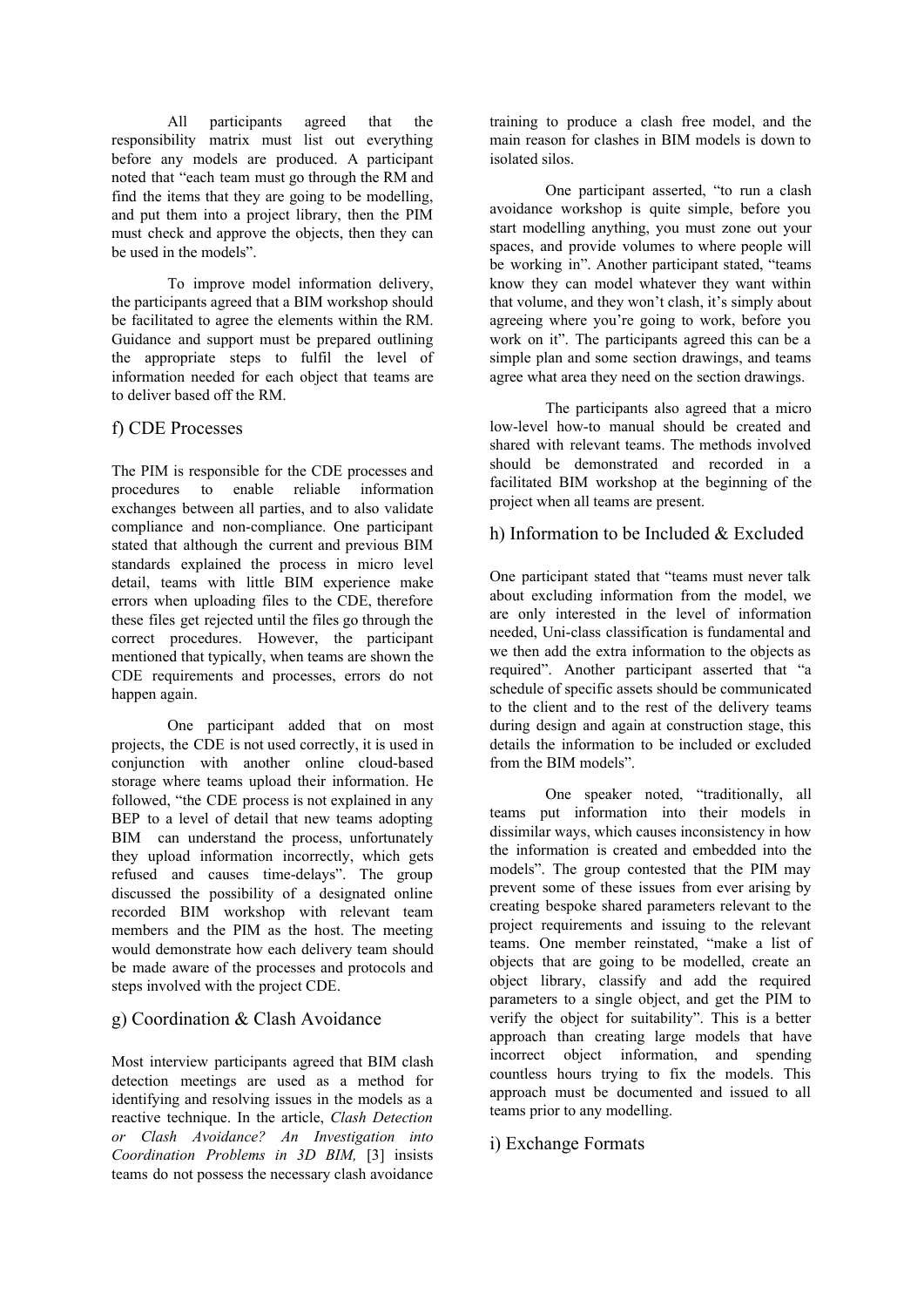This section within a BEP provides a defined list of file formats at specific project data drops. For each data drop, information is typically required in the following format.

- a) Native 3D model files product specific for all design and analysis models.
- b) IFC  $2x3 3D$  models to be used to extract clash detection.
- c) PDF files.

The following table illustrates a typical example of an exchange format that is included in most BEP's. This vague and broad diagram of typical file formats is used to explain important data exchanges. Unfortunately, this diagram outlines just the deliverable requirement, but it is the micro level steps taken to get this deliverable that is required and useful. Typically, most BEP's that are derived from the industry standards will not specify the detail required to achieve the required deliverables as each team has different ways of producing information.

| <b>Data Type</b>                                  | <b>Exchange File Format</b> | <b>Comment</b> |
|---------------------------------------------------|-----------------------------|----------------|
| 3D Design BIM Model                               | RVT, DWFx, IFC              | 2019 version   |
| 3D Coordination<br>Model                          | NWF, NWC, NWD               | 2019 version   |
| 2D Drawing                                        | DWFx, DWG, PDF              |                |
| Report                                            | DOCx, PDF                   |                |
| Schedule                                          | <b>XLSx</b>                 |                |
| 4D BIM Model                                      | NWF, NWC, NWD               | 2019 version   |
| <b>Master Information</b><br><b>Delivery Plan</b> | <b>XLSx. DPoW</b>           |                |
| <b>Structural Analysis</b>                        |                             |                |
| <b>Energy Analysis</b>                            |                             |                |
| Cobie                                             | N/A                         |                |
| <b>Others</b>                                     |                             |                |

Fig. 11: Table of Model Exchange Formats

One participant noted that it is useful to trial each exchange format early in the project, "if you're designing a 300 room hotel, model one room and test the exchange between the mechanical, electrical and the interior design team to make sure the exchanges work".

All participants agreed that there are multiple factors to consider when exchanging information derived from a BIM model, all of which should be explored and agreed at the outset of the project. The PIM should prepare a designated support workshop which again must be recorded for oncoming delivery teams covering all aspects of the exchange formats. The participants agreed that delivery teams must be fully aware and capable of delivering these exchanges in the correct format.

### j) Standard Methods and Procedures

The primary elements within this section focus on

- a) Volume strategy.
- b) Model Orientation and Origin.
- c) File naming convention.
- d) Model Attribute data.

Successful Collaboration and Project Coordination relies on standard methods and procedures SMP's which are agreed and committed to by all project teams. SMP's are included in most BEP's which unfortunately provide a vague explanation for the BIM modelling criteria. Traditionally, the responsibility lies with each team to add the required attribute parameters and values and positioning the model to the coordinates specified in the BEP. Typically, project teams tackle these tasks independently which hinders the collaborative environment, this causes a duplication in effort spent working to achieve the same goal.

A participant recalled during the initial stages of a project where the lead designer defined the project coordinates and building orientation in a sample model. This was shared with the rest of the project teams with the instruction that the teams were to acquire the coordinates into their own models. This resulted in all teams sharing the same coordinate and orientation system and reduced possible future conflicts.

The participants discussed a solution regarding the attribute data required for each team model. The solution proposed creating a shared parameter for the project which includes the attribute and asset data required for the project and specified in the BEP. The shared parameter file acting as a template is issued to relevant teams to add the parameter template file to their own models, for each team to add the relevant data into the shared parameters. This method increases model accuracy and efficiency, therefore preventing abortive work.

Most participants agreed, that although file naming conventions are explicitly detailed in the current standards, most teams still provide information with incorrect file naming. One participant stated, "it's not that teams are struggling with the naming, teams don't bother or care, their requirement is to submit a drawing and they will match their own internal naming and issue the data to the CDE". Another participant asserted that PIM's must be strict with delivery teams and must reject non-compliant files to pass through the CDE approval process. [11] stated that unless information is complete, coordinated, structured,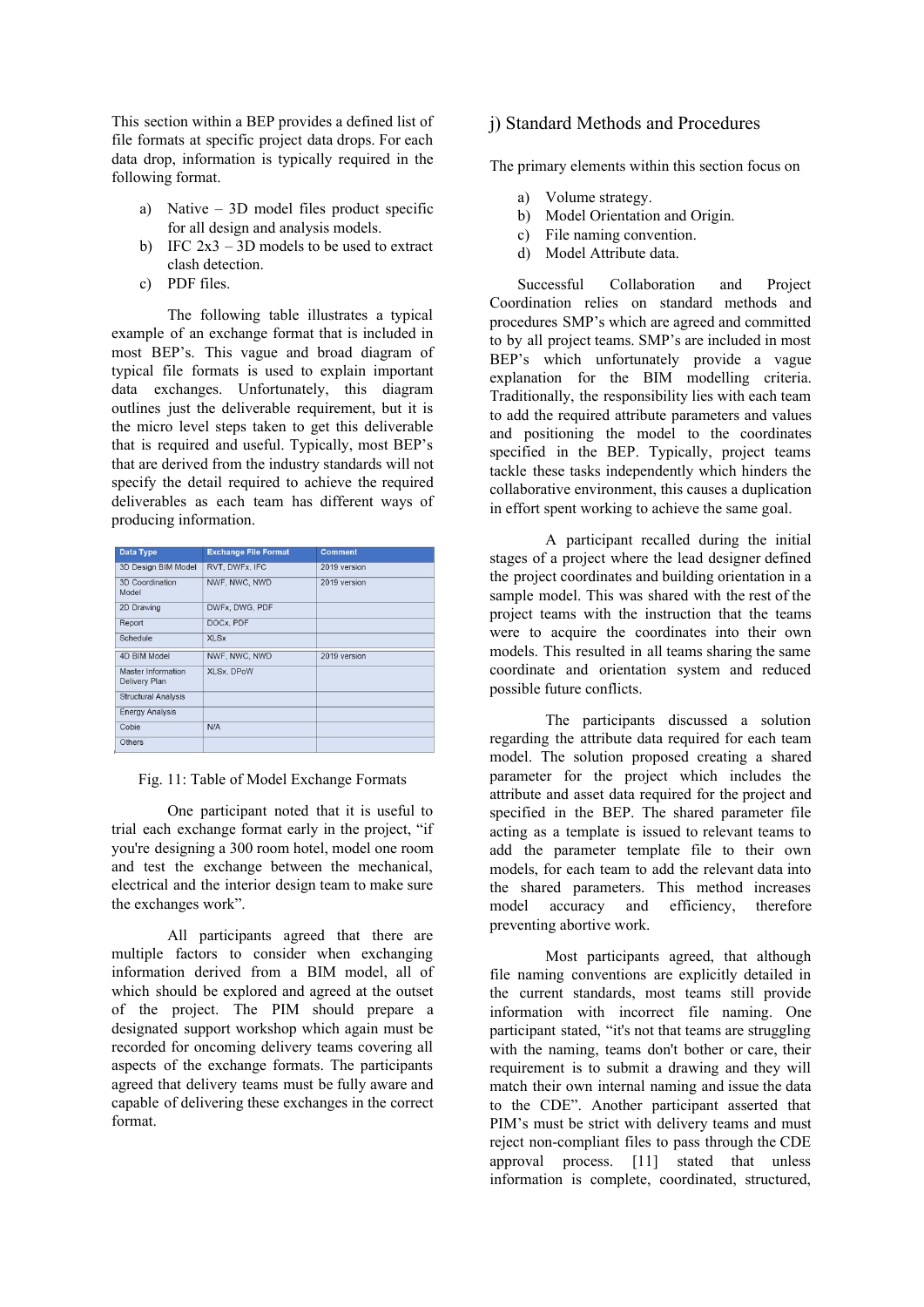and named correctly, it will not be effective and no matter how good the design, it will not be issued to site.

# k) Project Information Model Delivery Strategy

In a BIM Ireland article [12] stated that everyone involved in the delivery of building information should have complete clarity on what information they are responsible for and in what delivery format. When project information deliverables and responsibilities are absent this leads to delays, variations, cost overruns and unreliable building asset information.

By creating lists of the information required in the form of the MIDP and MPDT, this enables project teams delivering BIM models to collaborate to the same BIM delivery strategy. If these two documents are not created and shared with the project teams responsible for delivering BIM models, then there is no clarity or certainty on who is responsible for delivering what information at each project stage.

Recent research results from [13] showed that interview respondents from the study noted, the MPDT and MIDP is an evolving document that should be developed at each stage, also noting that the documents should start at the brief stage of the project. One participant commented that the MIDP and MPDT aligned correctly to the project work stages are possibly the most important documents after the BEP. He mentioned, the PIM in conjunction with the project teams must combine efforts to create and agree with the content of the MIDP and MPDT at a very early stage of the project. This should be facilitated in a dedicated BIM workshop and guidance documentation to be circulated to the delivery teams.

#### l) PIM Authorisation Process

To ensure that project information is adequately checked prior to publishing, an agreed authorisation process needs to be in place to enable the employer to approve the information. There was a consensus among the participants that the design and construction approval process must be specified at a much more detailed level that is currently shown on any of the current BIM standards. They agreed that the approvals process currently is not acceptable which often leads to costly delays and even disputes. One participant noted that the process must be read, understood, demonstrated, and agreed as early as possible in the project.

Validation of the BIM model provides a basis for certifying the model is fit for purpose. The table below illustrates checks to be performed as a minimum to assure quality.

| <b>PIM Authorisation Checks</b>            |                                                                                                                                                                                                                                                           |                                    |                                    |                                      |  |
|--------------------------------------------|-----------------------------------------------------------------------------------------------------------------------------------------------------------------------------------------------------------------------------------------------------------|------------------------------------|------------------------------------|--------------------------------------|--|
| <b>Checks</b>                              | <b>Definition</b>                                                                                                                                                                                                                                         | <b>Responsible</b><br>Party        | <b>Software</b>                    | Frequency                            |  |
| <b>Visual</b><br><b>Check</b>              | Ensure no unintended model<br>components and the design<br>intent has been followed                                                                                                                                                                       | ALL MODEL<br><b>AUTHORS</b>        | RFVIT /<br><b>NAVISWORKS</b>       | <b>ON ISSUE</b>                      |  |
| Interference<br>Check                      | Detect problems in the model<br>where two or more building<br>components are clashing<br>including hard and soft clashes.                                                                                                                                 | <b>ALL MODEL</b><br><b>AUTHORS</b> | <b>NAVISWORKS</b>                  | <b>COORDINATION</b><br><b>REVIEW</b> |  |
| <b>Standards</b><br><b>Check</b>           | Fnsure that all BIM standards<br>have been followed                                                                                                                                                                                                       | <b>ALL MODEL</b><br><b>AUTHORS</b> | <b>REVIT/</b><br><b>NAVISWORKS</b> | <b>ON ISSUE</b>                      |  |
| <b>Model</b><br><b>Integrity</b><br>Checks | QC validation process used to<br>ensure that the project facility<br>dataset has no undefined.<br>incorrectly defined or duplicated<br>elements and the reporting<br>process on non-compliant<br>elements and corrective actions<br>are being undertaken. | <b>ALL MODEL</b><br><b>AUTHORS</b> | <b>NAVISWORKS</b>                  | <b>ON ISSUE</b>                      |  |

#### Fig 12: Table of Authorisation Checks

One participant stated that these checks are not being carried out as specified in the standards and in the BEP's. He noted that these checks are the responsibility of the task information manager of each team involved in producing a BIM model. "they are not being checked if at all prior to sharing, teams hope that somebody along the line will eventually raise and resolve the issue". Another participant asserted, "the clients are not 100% sure that the companies that are producing the information or doing rigorous checks, they also feel reluctant to put their name on signing it off in terms of an acceptance". The participants proposed a solution to improve this scenario, that with every major issue of information there is a form or something that a manager must sign to confirm their responsibility to the information held in the model is accurate and fit for the purpose of the current work stage. The approvals process can be facilitated in a designated BIM Workshop with all relevant stakeholders starting at the early stage of the project.

# VI CONCLUSIONS & RECOMMENDATIONS

This paper sought to appraise findings and provide solutions to overcome erroneous BIM model production and information delivery by proposing a micro level workflow framework aligned to project BEP's. There is an apparent detachment between expectation and reality regarding BIM. Industry standards, and guidance documents do not capture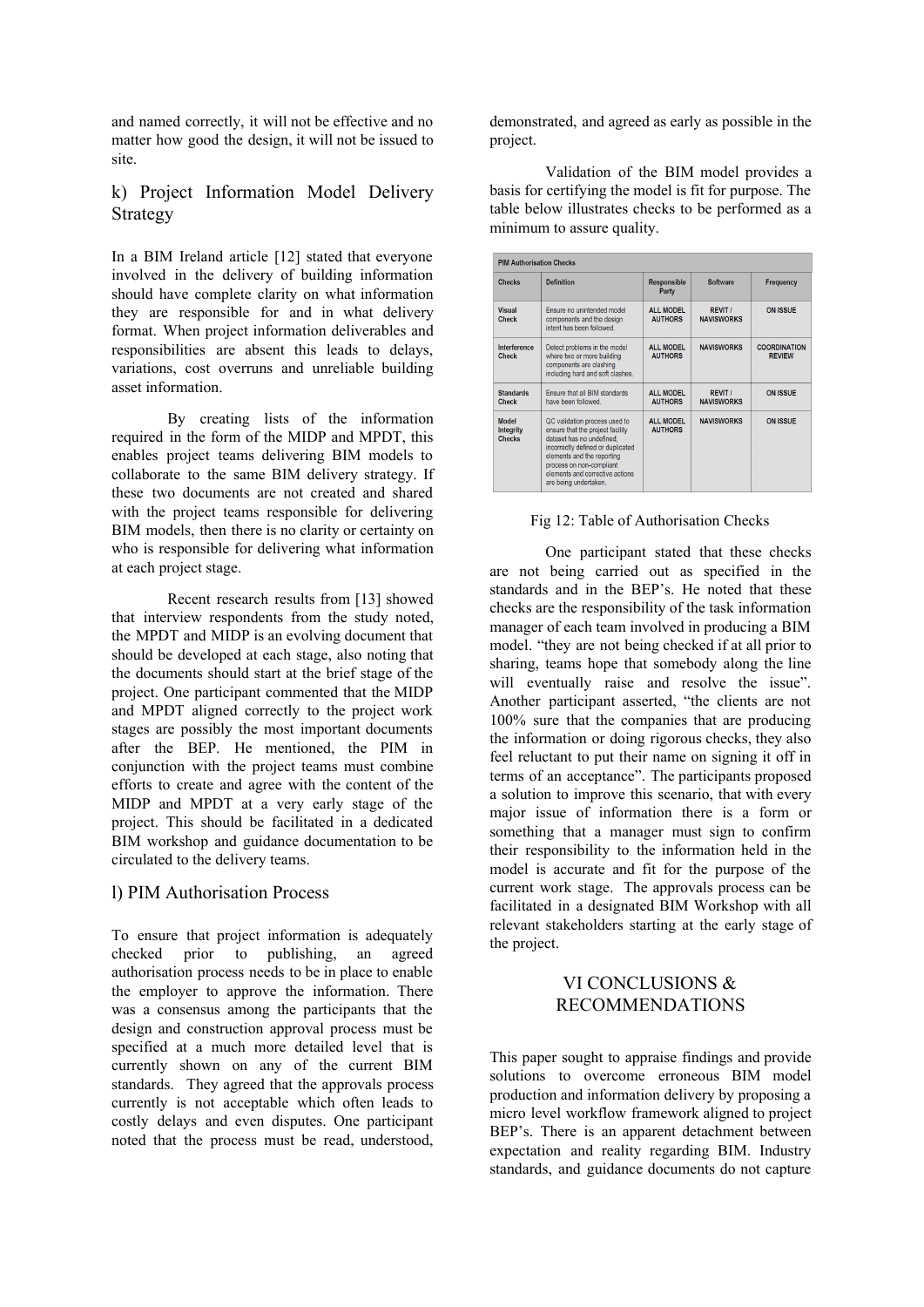what is typically happening "on the ground". With many new teams adopting Level 2 BIM and the introduction of the relatively new ISO 19650 standard provides opportunity for existing and new BIM practitioners to embrace a unified approach that enables delivery teams to collaborate around an internationally agreed set of standards with BIM as the foundation. However, the current standard series are depicted as a high-level process driven document which do not delve into the micro level detailed information that teams require to understand and adopt the principles within the standards. This inevitably results in a delivery team's misinterpretation, lack of understanding or ignorance towards the standards, which at its core drives the success and all the advantages to be gained from a BIM process.

The major efficiency and accuracy that BIM can deliver will only be realised when the entire project team adopts a truly collaborative and standardized environment. Unfortunately, with many misleading interpretations of 'best practice' and teams working to internal standards in non-collaborative silo's, it is evident that issues manifest 'on the ground' at a micro level.

This research proposed a micro level solution to alleviate a macro level problem. The data collected from 50 surveyed industry professionals alongside focus group interviews, provided the context for a unified model production and information delivery workflow framework that is aligned to the requirements of each project work stage. Critical aspects of a typical post-contract BEP were examined as key problematic areas that cause fragmentation and confusion among delivery teams. Opinions and advice from leading industry experts agreed with the concept of a project specific micro-level workflow framework, derived from the principles and concepts of ISO 19650 standards, and aligned to the project BEP. With the introduction of detailed support documents including a series of strategic BIM workshops under the guidance of the PIM provides the opportunity to avoid erroneous model production workflows and improving information delivery.

Future research would involve implementing and testing the proposed workflow framework including facilitating designated BIM workshops throughout the duration of a live BIM project from design to handover. This would provide an opportunity to refine the new framework, and possibly add more sections within the workflow framework aligned to the project BEP and project standards. Unfortunately, this could not be achieved during this research due to time constraints.

# VII LIMITATIONS OF THE RESEARCH

This research paper was constricted to a 8000 word count, which limited the study to propose (based off the data collected) the micro level workflow framework without defining the detailed steps and processes that would be included for each of the sections within the workflow. This allows for further research to be conducted based on the original findings collected in this study.

#### VII REFERENCES

- [1] T. Luke, "6 BIM Failures," 12 07 2020. [Online]. Available: https://irp-cdn.multiscreensite.com/b3bb6344 /files/uploaded/6-BIM-FAILURES-a-Basepin -ebook.pdf.
- [2] Evolve Consultancy, "The Importance of a BIM Execution Plan," 25 January 2016. [Online]. Available: https://evolve-consultancy.com/importance-bi m-execution-plan/.
- [3] A. O. Akponeware, "Clash Detection or Clash Avoidance? An Investigation into Coordination Problems in 3D BIM," School of Civil and Building Engineering, Loughborough University, Loughborough, 2017.
- [4] R. Montague, "To BIM, or not to BIM? That is the Question!," 7 Jan 2019. [Online]. Available: http://www.bimireland.ie/2019/01/07/to-bimor-not-to-bim-that-is-the-question/.
- [5] ISO, "BS EN ISO 19650-2 Organization and digitization of information about buildings and civil engineering works, including building information modelling (BIM) - Information management using building information modelling," BSI Standards, 2018.
- [6] R. Saxon, "Going Digital A guide for construction clients building owners and their advisors.," Oct 2018. [Online]. Available: https://www.ukbimalliance.org/wp-content/u ploads/2018/11/UKBIMA\_Going-Digital\_Re portl.pdf.
- [7] D. Rossiter, "Constructing Language Pledge," 2019. [Online]. Available: